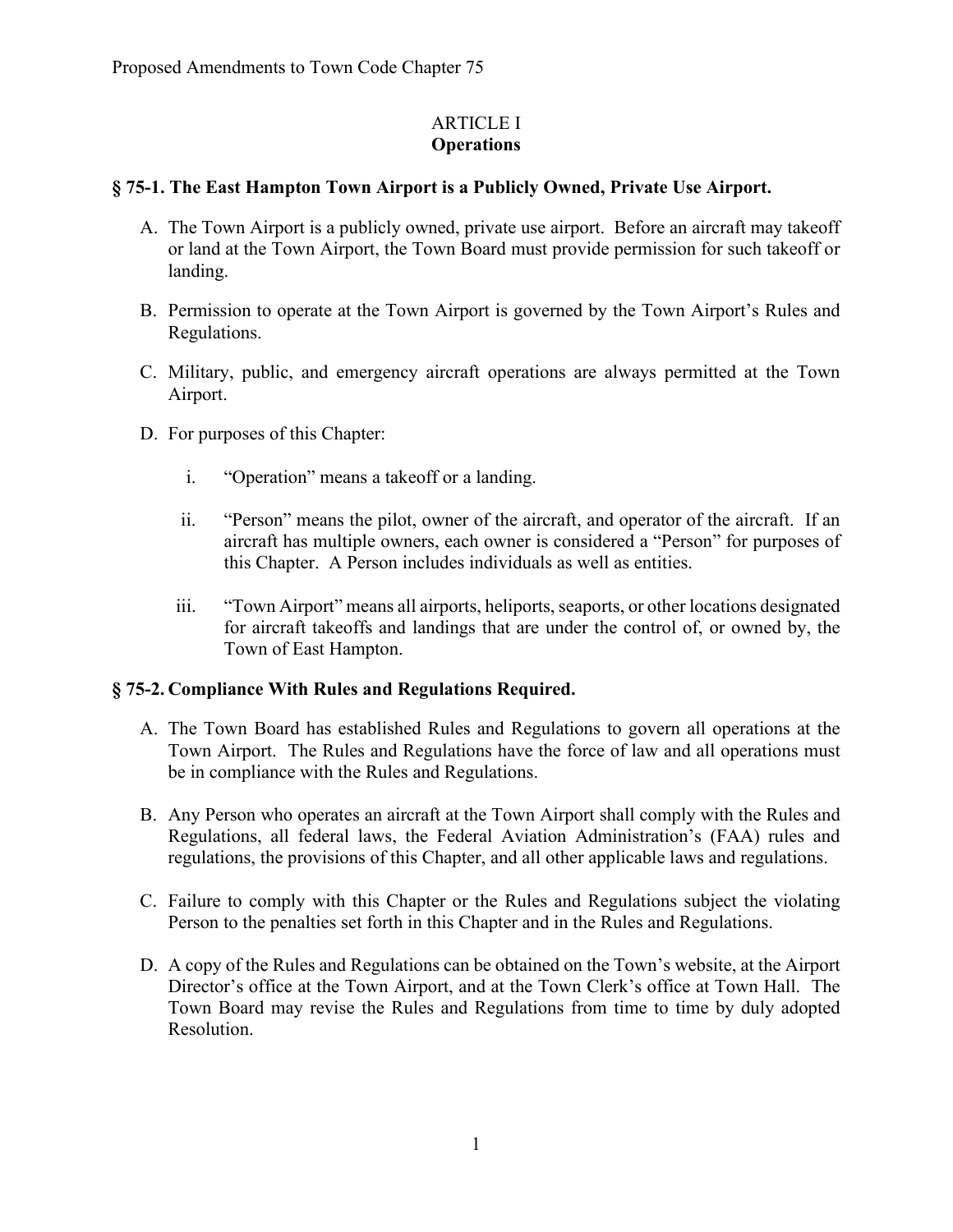#### **§ 75-3. Powers and Duties of the Airport Director.**

- A. The Airport Director, acting as the agent of the Town Board, is hereby charged with the responsibility of maintaining the safe and orderly operation of the Town Airport, and enforcing the provisions of this Chapter and the Rules and Regulations as adopted by the Town Board and as amended from time to time.
- B. In furtherance of his or her duty, the Airport Director shall have the authority to temporarily or permanently prohibit a Person from operating at the Town Airport, as set forth in this Chapter.
- C. The Airport Director may order any person to cease and desist any activities or conduct that violates the Rules and Regulations. The Airport Director may also order any person who knowingly fails to comply with a cease and desist order to be removed from or denied access to the Town Airport.
- D. Any Person denied the use of the Town Airport by the Airport Director for a period in excess of 180 days may appeal the decision of the Airport Director to the Town Board. The Town Board, or their designee, shall hear said appeal, and upon the findings of the Town Board, or, should the Town Board designate a hearing officer, upon review of the findings and recommendation of the hearing officer, the Town Board may rescind or confirm the decision of the Airport Director.
- E. The Town Board has the right to prohibit temporarily or permanently the use of the Town Airport to any Person who, in its judgment, violates this Chapter, the Rules and Regulations, or otherwise constitutes a threat to the safe and orderly operation of the Town Airport.
- F. The Airport Director may, on his or her own or through Town law enforcement, or a contractor retained for such purpose, immobilize an aircraft or vehicle by installing on the aircraft a propeller lock, on a vehicle a wheel lock, or by such other suitable means under any of the following circumstances:
	- i. Failure of a Person associated with the aircraft to remit all fees and charges due to the Town in a timely manner; or
	- ii. If, in the determination of the Airport Director, the aircraft or vehicle presents an operational or safety concern in any area of the Town Airport, or otherwise constitutes a danger to the health, safety, or welfare of any individual or the public in general, and until such time as the aircraft or vehicle no longer presents such health, safety or welfare concerns.
	- iii. Repeated or willful violation of the Rules and Regulations or the Town Code.

### **§ 75-4. Effect of Fee or Penalty.**

Any fee or penalty, including a suspension, imposed pursuant to this Chapter or the Rules and Regulations adopted pursuant thereto shall be deemed to apply to the Person charged, or to any shareholder, member, or partner of any entity charged, and the fee or penalty shall apply and